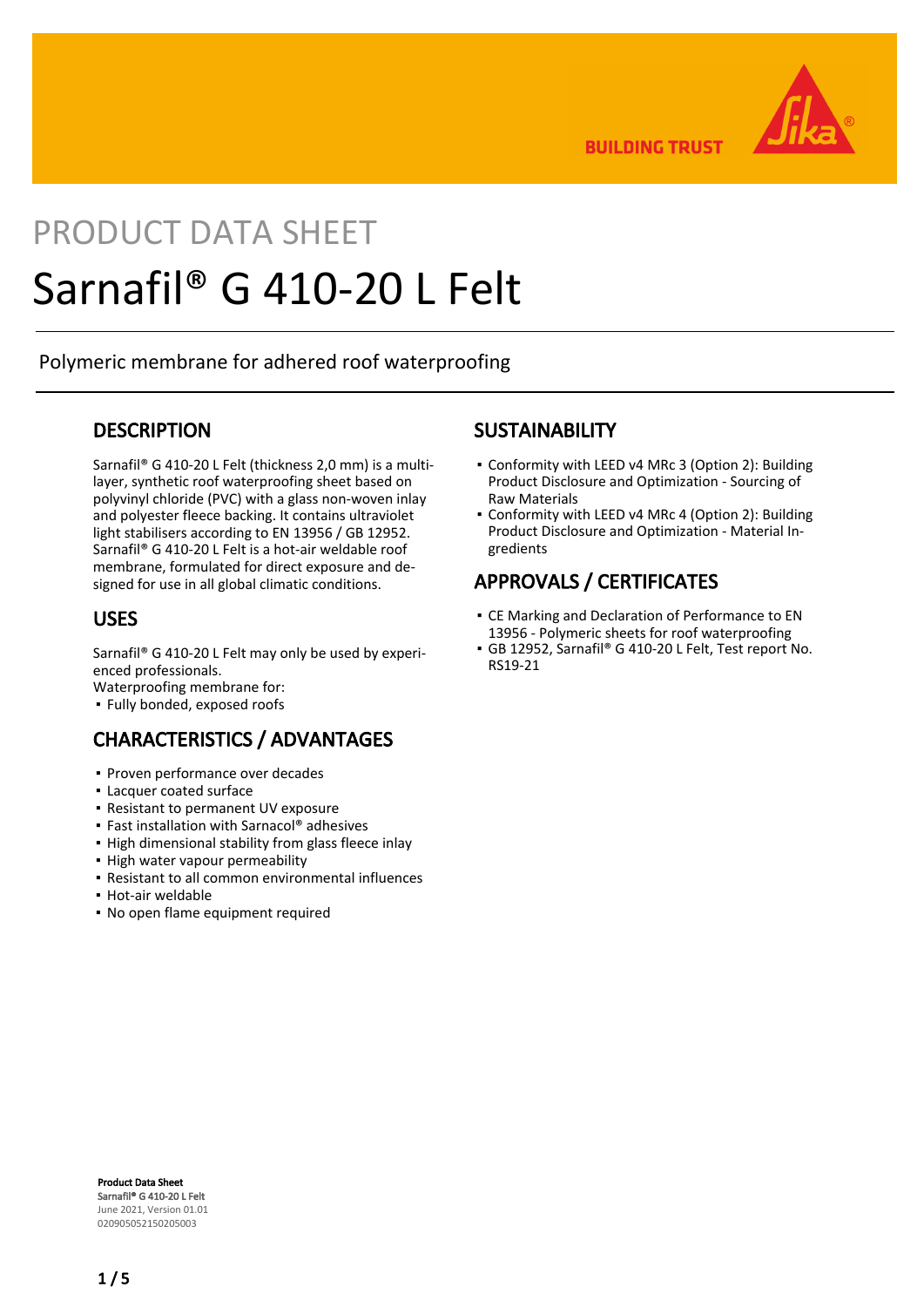# PRODUCT INFORMATION

| Composition                         | Polyvinyl Chloride (PVC)                                                                                                                                                                                                                                                                                                               |                       |               |  |
|-------------------------------------|----------------------------------------------------------------------------------------------------------------------------------------------------------------------------------------------------------------------------------------------------------------------------------------------------------------------------------------|-----------------------|---------------|--|
| Packaging                           | Standard rolls are wrapped individually in a blue PE-foil.                                                                                                                                                                                                                                                                             |                       |               |  |
|                                     | Roll size                                                                                                                                                                                                                                                                                                                              |                       |               |  |
|                                     | Length                                                                                                                                                                                                                                                                                                                                 | 15,00 m               |               |  |
|                                     | Width                                                                                                                                                                                                                                                                                                                                  | $2,00 \, \text{m}$    |               |  |
|                                     | Weight                                                                                                                                                                                                                                                                                                                                 | 84,00 kg              |               |  |
|                                     | Refer to current price list for packaging variations.                                                                                                                                                                                                                                                                                  |                       |               |  |
| Appearance / Colour                 | Surface                                                                                                                                                                                                                                                                                                                                | matt                  |               |  |
|                                     | Colours                                                                                                                                                                                                                                                                                                                                |                       |               |  |
|                                     | Top Surface                                                                                                                                                                                                                                                                                                                            | white                 |               |  |
|                                     | Bottom surface                                                                                                                                                                                                                                                                                                                         | dark grey             |               |  |
|                                     | Top surface colour available in other colours subject to minimum order<br>quantities.                                                                                                                                                                                                                                                  |                       |               |  |
| <b>Shelf life</b>                   | 5 years from date of production.                                                                                                                                                                                                                                                                                                       |                       |               |  |
| <b>Storage conditions</b>           | Product must be stored in original unopened and undamaged packaging in<br>dry conditions and temperatures between +5 °C and +30 °C. Store in a ho-<br>rizontal position. Do not stack pallets of the rolls on top of each other, or<br>under pallets of any other materials during transport or storage. Always<br>refer to packaging. |                       |               |  |
| <b>Product declaration</b>          | EN 13956 - Polymeric sheets for roof waterproofing<br>GB 12952 - Type GL                                                                                                                                                                                                                                                               |                       |               |  |
| <b>Visible defects</b>              | Pass                                                                                                                                                                                                                                                                                                                                   |                       | (EN 1850-2)   |  |
| Length                              | 15,00 m (-0 / +5 %)                                                                                                                                                                                                                                                                                                                    |                       | (EN 1848-2)   |  |
| Width                               | 2,00 m $(-0.5 / +1%)$                                                                                                                                                                                                                                                                                                                  |                       | (EN 1848-2)   |  |
| <b>Effective thickness</b>          | 2,0 mm (-5 / +10 %)                                                                                                                                                                                                                                                                                                                    |                       | (EN 1849-2)   |  |
| <b>Overall thickness</b>            | 2,0 mm (-5 / +10 %)                                                                                                                                                                                                                                                                                                                    |                       | (GB 12952)    |  |
| <b>Straightness</b>                 | $\leq 30$ mm                                                                                                                                                                                                                                                                                                                           |                       | (EN 1848-2)   |  |
| <b>Flatness</b>                     | $\leq 10$ mm                                                                                                                                                                                                                                                                                                                           |                       | (EN 1848-2)   |  |
| Mass per unit area                  | 2,75 kg/m <sup>2</sup> (-5 / +10 %)                                                                                                                                                                                                                                                                                                    |                       | (EN 1849-2)   |  |
| <b>TECHNICAL INFORMATION</b>        |                                                                                                                                                                                                                                                                                                                                        |                       |               |  |
| <b>Resistance to impact</b>         | hard substrate                                                                                                                                                                                                                                                                                                                         | $\geq 800$ mm         | (EN 12691)    |  |
|                                     | soft substrate                                                                                                                                                                                                                                                                                                                         | $\geq 1500$ mm        |               |  |
|                                     | watertight                                                                                                                                                                                                                                                                                                                             |                       | (GB/T20624.2) |  |
| Hail resistance                     | rigid substrate                                                                                                                                                                                                                                                                                                                        | $\geq 17 \text{ m/s}$ | (EN 13583)    |  |
|                                     | flexible substrate                                                                                                                                                                                                                                                                                                                     | $\geq 25 \text{ m/s}$ |               |  |
| <b>Resistance to static loading</b> | soft substrate                                                                                                                                                                                                                                                                                                                         | $\geq$ 20 kg          | (EN 12730)    |  |
|                                     | rigid substrate                                                                                                                                                                                                                                                                                                                        | ≥ 20 kg               |               |  |
|                                     | watertight                                                                                                                                                                                                                                                                                                                             |                       | (GB/T328.25)  |  |
| Tensile strength                    | longitudinal (md) <sup>1)</sup>                                                                                                                                                                                                                                                                                                        | ≥ 650 N/50 mm         | (EN 12311-2)  |  |

transversal (cmd)<sup>2)</sup>  $\geq 650 \text{ N}/50 \text{ mm}$ ≥ 120 N/cm (GB/T328.9)  $1)$  md = machine direction  $2)$  cmd = cross machine direction

Product Data Sheet Sarnafil® G 410-20 L Felt June 2021, Version 01.01 020905052150205003



**BUILDING TRUST**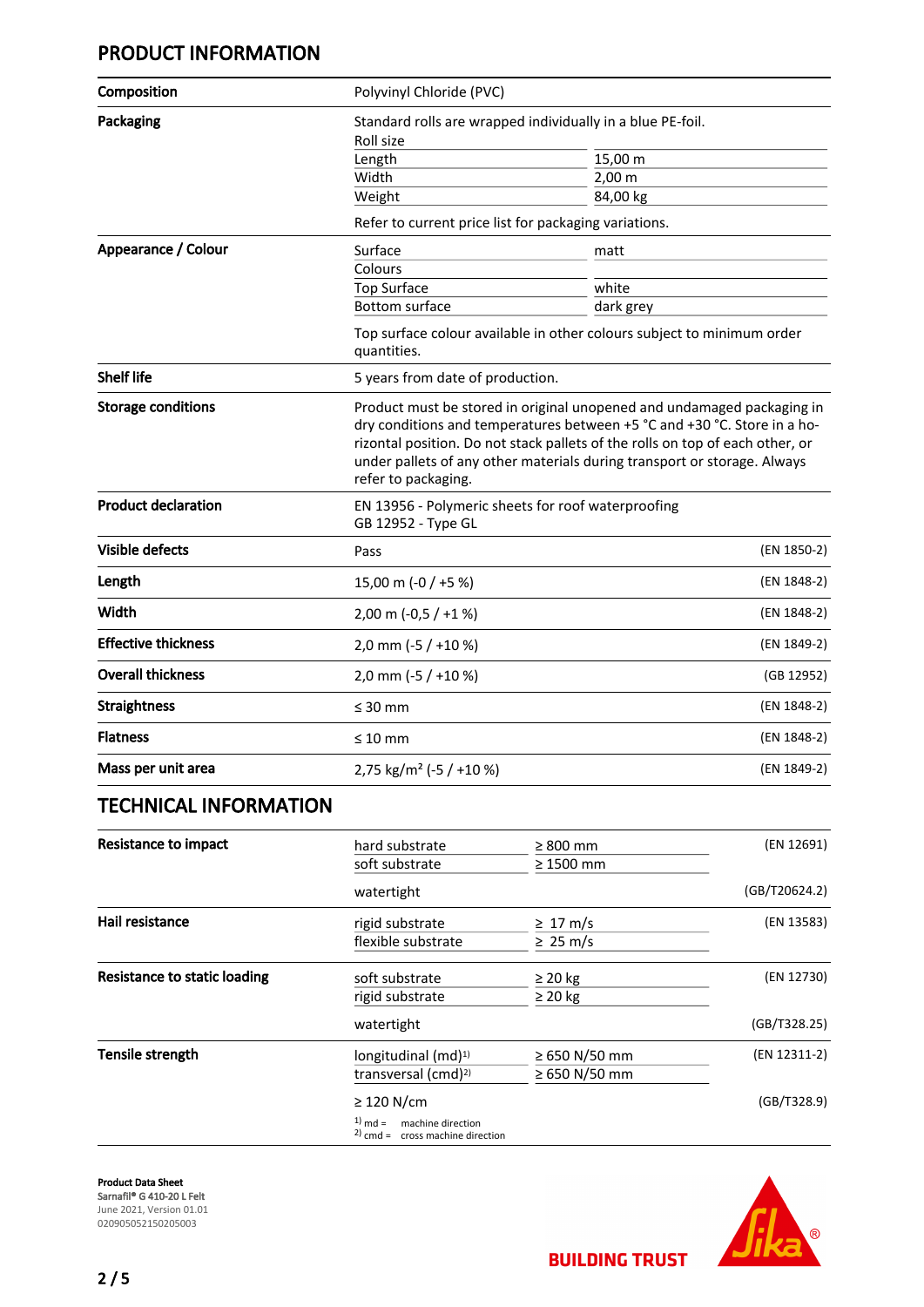| Elongation                                | longitudinal (md) <sup>1)</sup>                                   | $\geq 45 \%$ | (Standard)             |
|-------------------------------------------|-------------------------------------------------------------------|--------------|------------------------|
|                                           | transversal (cmd) <sup>2)</sup>                                   | $\geq 45 \%$ |                        |
|                                           | $\geq 100 \%$                                                     |              | (GB/T328.9)            |
|                                           | $1)$ md =<br>machine direction                                    |              |                        |
|                                           | $2)$ cmd = cross machine direction                                |              |                        |
| <b>Dimensional stability</b>              | longitudinal (md)1)                                               | ≤   0,2   %  | (EN 1107-2)            |
|                                           | transversal (cmd)2)                                               | ≤ $ 0,2 $ %  |                        |
|                                           | $\leq 0.1\%$                                                      |              | (GB/T328.13)           |
|                                           | $1)$ md = machine direction<br>$2)$ cmd = cross machine direction |              |                        |
|                                           |                                                                   |              |                        |
| <b>Tear strength</b>                      | $\geq$ 220 N                                                      |              | (GB/T328.19)           |
| Joint peel resistance                     | Failure mode: C, no failure of the joint                          |              | (EN 12316-2)           |
|                                           | $\geq$ 3 N/mm                                                     |              | (GB/T328.21)           |
| Joint shear resistance                    | $≥$ 600 N/50 mm                                                   |              | (EN 12317-2)           |
| <b>Foldability at low temperature</b>     | ≤ -25 °C                                                          |              | (EN 495-5)             |
|                                           | no crack                                                          |              | (GB/T328.15)           |
| <b>Reaction to fire</b>                   | (EN ISO 11925-2, classification to EN 13501-1)<br>Class E         |              |                        |
|                                           | E                                                                 |              | (GB 8624 / EN 13501-1) |
| Effect of liquid chemicals, including wa- | Tensile strength retention                                        | $\geq 85 \%$ | (GB 12952)             |
| ter                                       | Elongation retention                                              | $\geq 80 \%$ |                        |
|                                           | Low temperature bend                                              | no crack     |                        |
| Retention of properties after heat age-   | Tensile strength retention                                        | $\geq 85 \%$ | (GB/T18244)            |
| ing                                       | Elongation retention                                              | ≥ 80 %       |                        |
|                                           | Low temperature bend                                              | no crack     |                        |
| <b>Resistance to UV exposure</b>          |                                                                   |              | (EN 1297)              |
|                                           | Pass (> 5000 h / grade 0)                                         |              |                        |
| <b>Artificial ageing</b>                  | Tensile strength retention                                        | $\geq 85 \%$ | (GB/T18244)            |
|                                           | Elongation retention                                              | $\geq 80$ %  |                        |
|                                           | Low temperature bend                                              | no crack     |                        |
| Water vapour transmission                 | $\mu$ = 15 000                                                    |              | (EN 1931)              |
| Water absorption                          | wet weight                                                        | $\leq 4\%$   | (GB 12952)             |
|                                           | dry weight                                                        | $\ge -0.4%$  |                        |
| Watertightness                            | Pass                                                              |              | (EN 1928)              |
|                                           | Watertight                                                        |              | (GB/T328.10)           |
| Solar reflectance                         | 0,80                                                              |              | (GJB 2502.2)           |
| Solar reflectance index                   | 106 (white, initial)                                              |              | (ASTM E 1980)          |

## SYSTEM INFORMATION

System structure

The following products must be considered for use depending on roof design:

**BUILDING TRUST** 

- Sarnafil® G 410-12 L sheet for detailing
- Sarnafil® Metal Sheet PVC
- Sarnabar<sup>®</sup> or S-U Bar
- Sarna Seam Cleaner
- Sarnacol® 2170 / 2142 / 2152 Adhesive
- Sarna Cleaner
- Ancillary Products:

Product Data Sheet Sarnafil® G 410-20 L Felt June 2021, Version 01.01 020905052150205003

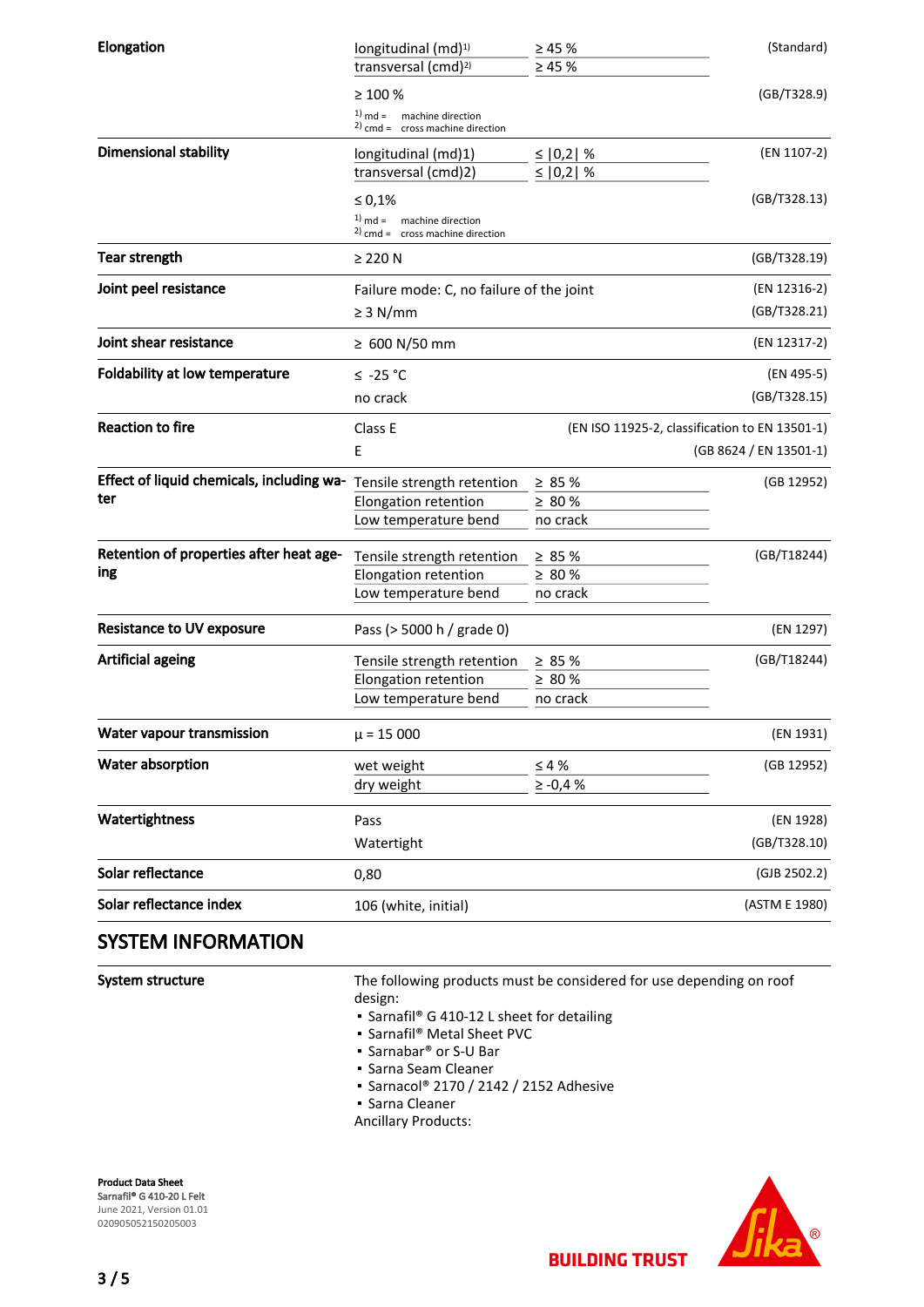|                                | Prefabricated parts, roof drains, scuppers, walkway pad, decor profiles,<br>protection sheets.                                                                                                                                                                                                                                      |
|--------------------------------|-------------------------------------------------------------------------------------------------------------------------------------------------------------------------------------------------------------------------------------------------------------------------------------------------------------------------------------|
| Compatibility                  | Not compatible in direct contact with bitumen, tar, fat, oil, solvent con-<br>taining materials and other plastic materials, e.g. expanded polystyrene<br>(EPS), extruded polystyrene (XPS), polyurethane (PUR), polyisocyanurate<br>(PIR) or phenolic foam (PF). These materials could adversely affect the<br>product properties. |
| <b>APPLICATION INFORMATION</b> |                                                                                                                                                                                                                                                                                                                                     |

| Ambient air temperature | -20 °C min. / +60 °C max. |
|-------------------------|---------------------------|
| Substrate temperature   | -30 °C min. / +60 °C max. |

# BASIS OF PRODUCT DATA

All technical data stated in this Data Sheet are based on laboratory tests. Actual measured data may vary due to circumstances beyond our control.

### FURTHER INFORMATION

Installation

▪ Application Manual

# IMPORTANT CONSIDERATIONS

Installation work must only be carried out by Sika® trained and approved contractors, experienced in this type of application.

- Ensure Sarnafil® G 410-20 L Felt is prevented from direct contact with incompatible materials (refer to compatibility section).
- The use of Sarnafil® G 410-20 L Felt membrane is limited to geographical locations with average monthly minimum temperatures of - 50 °C. Permanent ambient temperature during use is limited to + 50°C.
- The use of some ancillary products such as adhes-▪ ives, cleaners and solvents is limited to temperatures above + 5 °C. Observe temperature limitations in the appropriate Product Data Sheets.
- Special measures may be compulsory for installation below + 5°C ambient temperature due to safety requirements in accordance with national regulations.
- Sarnafil® G 410-20 L Felt must be installed by loose laying and without stretching or installing under tension. ▪
- **Ponding water does not affect the performance** properties of the membrane.

# ECOLOGY, HEALTH AND SAFETY

Fresh air ventilation must be ensured, when working (welding) in closed rooms.

#### REGULATION (EC) NO 1907/2006 - REACH

This product is an article as defined in article 3 of regulation (EC) No 1907/2006 (REACH). It contains no substances which are intended to be released from the article under normal or reasonably foreseeable conditions of use. A safety data sheet following article 31 of the same regulation is not needed to bring the product to the market, to transport or to use it. For safe use follow the instructions given in the product data sheet. Based on our current knowledge, this product does not contain SVHC (substances of very high concern) as listed in Annex XIV of the REACH regulation or on the candidate list published by the European Chemicals Agency in concentrations above  $0.1 % (w/w).$ 

Product Data Sheet Sarnafil® G 410-20 L Felt June 2021, Version 01.01 020905052150205003



**BUILDING TRUST**